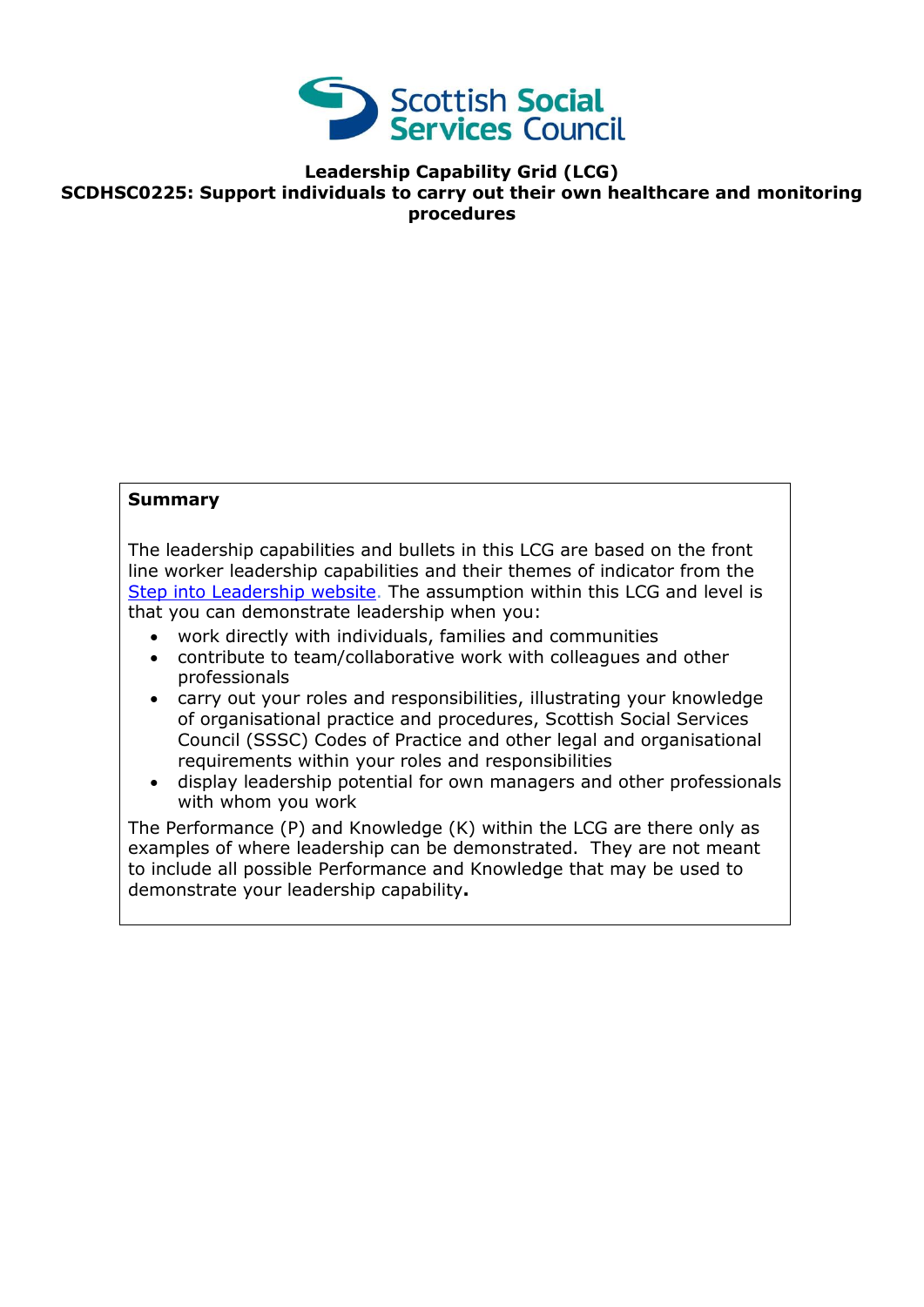

### **Leadership Capability Grid (LCG) SCDHSC0225: Support individuals to carry out their own healthcare and monitoring procedures**

| Leadership<br>capabilities         | When supporting individuals to carry out their own healthcare<br>and monitoring procedures you can demonstrate leadership<br>capabilities by:                                                                                                                                                                                                                                                                                                                                                                                                                                                                                                                                                                                                                                                                                                                                                                                                                                                                                                                                                                                                                                        |
|------------------------------------|--------------------------------------------------------------------------------------------------------------------------------------------------------------------------------------------------------------------------------------------------------------------------------------------------------------------------------------------------------------------------------------------------------------------------------------------------------------------------------------------------------------------------------------------------------------------------------------------------------------------------------------------------------------------------------------------------------------------------------------------------------------------------------------------------------------------------------------------------------------------------------------------------------------------------------------------------------------------------------------------------------------------------------------------------------------------------------------------------------------------------------------------------------------------------------------|
| <b>Vision</b>                      | Providing a vision for individuals, families, communities, colleagues and<br>your organisation when you:<br>• See how best to make a difference when actively preparing,<br>undertaking and reviewing activities, supporting individuals (P3, 4, 6,<br>8, 10, 11, 20, 22; K1-7, 14, 15, ), accessing and using related<br>information $(P1, 2)$ , using observation and feedback $(P9, 10)$ ,<br>seeking advice (P19)<br>• Communicate and promote ownership of the vision when working<br>with individual (P3, 4, 6, 8, 10, 11, 20, 22; K1-5, 14, 15), working<br>with others (P17-20; K10, 11) and recording and reporting (P13, 16)<br>• Promote social service values when working with individuals ( $P_3$ , 4,<br>6, 8, 10, 11, 20, 22; K 1-7, 14, 15), observing and evaluating (P7,<br>9,12), working with others ( $P17-20$ ; K10, 11) and when recording<br>and reporting $(P13, 16)$<br>• See the bigger picture when demonstrating knowledge and practice of<br>organisational, local and national policies and procedures (K1-7, 14,<br>15, ) reviewing and evaluating activities (P8-12, ) and identifying and<br>implementing change to activities $(P17, 18, 20-22)$ |
| Self-<br>leadership                | Displaying self leadership when you:<br>Demonstrate and adapt leadership when supporting individuals<br>$\bullet$<br>prepare for and undertake the activities ( $P3-6$ ; K1-7), reviewing<br>activities ( $P8-12$ , 15, 17) and overcoming barriers ( $P18$ , 19)<br>Improve own leadership by seeking advice (P19)<br>• Take intelligent risks when supporting individuals to prepare for $(P3,$<br>4; K1-7, 14, 15) and carry out the activity (P5, 6; K8, 9) and when<br>reviewing the effectiveness including changes needed (P8-12, 15, 17,<br>$20-22)$<br>• Demonstrate and promote resilience when adapting practice and<br>overcoming barriers (P8-12; 15, 17-22; K1-5, 10-12)<br>• Challenge discrimination and oppression $(K 1-5)$                                                                                                                                                                                                                                                                                                                                                                                                                                        |
| <b>Motivating</b><br>and inspiring | Motivating and inspiring others when you:<br>Inspire people by personal example $(P3, 4, 8, 10, 11, 17-20, 22; K1$<br>5, 8, 14, 15)<br>• Recognise and value the contribution of others (P3, 4, 6, 8, 10, 11,<br>17; $K10, 11$<br>• Support the creation of a learning and performance culture with<br>individuals and others ( $P8-12$ , 17-20; $K1-7$ )                                                                                                                                                                                                                                                                                                                                                                                                                                                                                                                                                                                                                                                                                                                                                                                                                            |
| <b>Empowering</b>                  | Empowering people when you:<br>• Enable leadership at all levels (P3, 4, 8-12, 15, 17, 18, 20-22; K8-9;<br>$16 - 20$                                                                                                                                                                                                                                                                                                                                                                                                                                                                                                                                                                                                                                                                                                                                                                                                                                                                                                                                                                                                                                                                 |